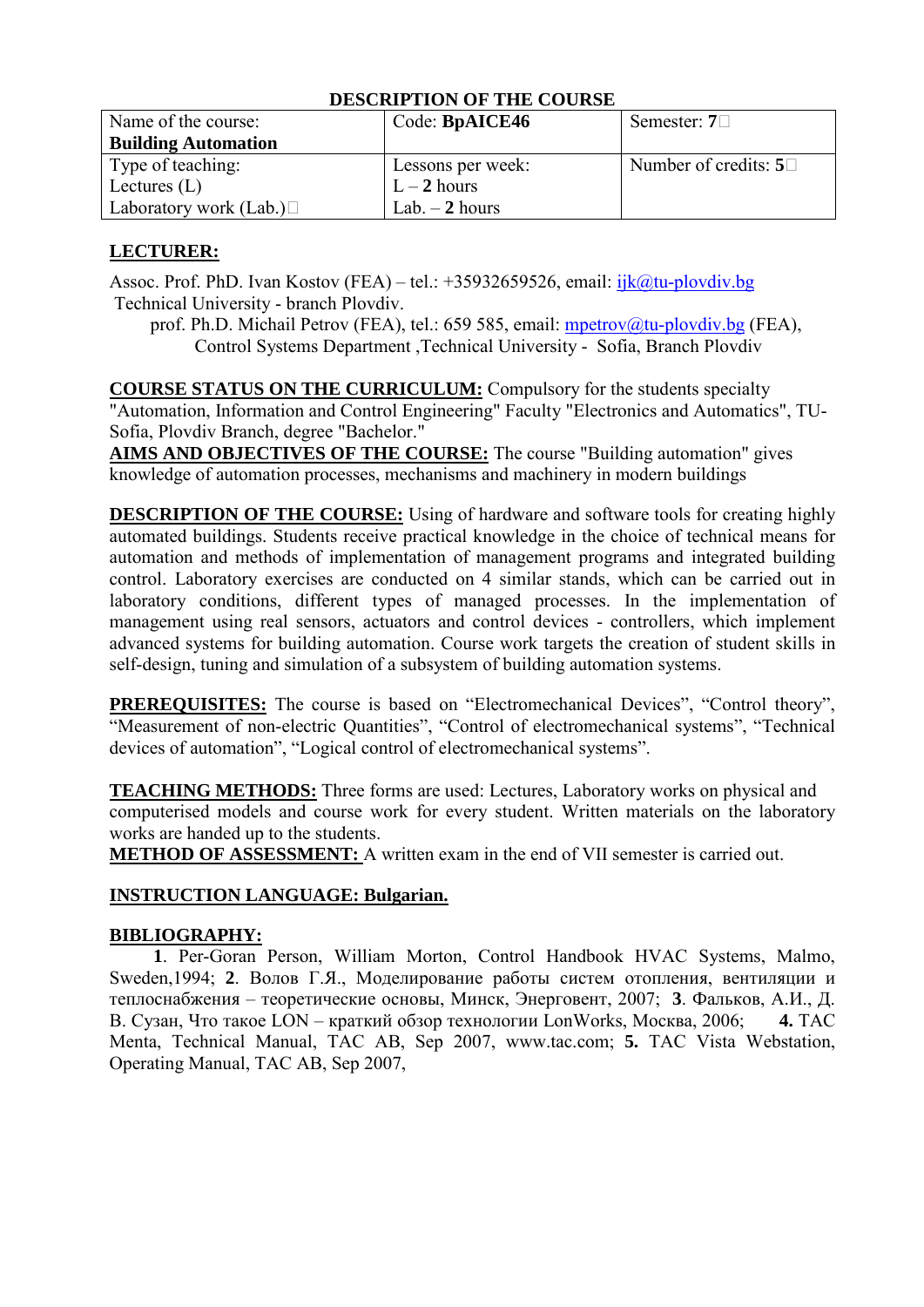# **COURSE DESCRIPTION**

| Name of the course:                | Code: BpAICE47             | Semester: 7 |
|------------------------------------|----------------------------|-------------|
| <b>Intelligent Control Systems</b> |                            |             |
| Type of the education:             | Hours during the week:     | Credits: 5  |
| Lectures, Laboratory exercises.    | Lectures $-2$ hours,       |             |
|                                    | Lab. exercises $-2$ hours. |             |

### **INSTRUCTORS**:

Prof., PhD, Andon V. Topalov (FEA), phone: +359 32 659 528, email: [topalov@tu-plovdiv.bg](mailto:topalov@tu-plovdiv.bg) Prof., PhD, Michail G. Petrov (FEA), phone: +359 32 659 585, email: [mpetrov@tu-plovdiv.bg](mailto:mpetrov@tu-plovdiv.bg) Technical University – Sofia, branch at Plovdiv

**STATUTE OF THE COURSE IN THE CURRICULUM:** Compulsory course for the students from the specialization "Automation, information and control engineering", qualification degree in education "bachelor".

**GOALS OF THE COURSE**: The course is built on the contemporary concepts for merging the computational intelligence approaches with the control system design end implementation methods. It introduces students to the basic principles of computational intelligence and intelligent control. At the end of this course, students will be able to design simple neural and fuzzy control systems, solve optimization problems using evolutionary computation approaches, read and understand constantly emerging technical literature about the subject.

**COURSE DESCRIPTION**: Different technical and technological problems leading to the design of specialized expert systems which can help for the achievement of the control systems goals are discussed. Students are introduced to the methods and algorithms for system identification and controller design by means of, or containing in their structure, neural networks, fuzzy systems, or hybrid structures. Such architectures in their predominant part are also characterized with the existence of adaptive and learning properties The discussed intelligent (neural, fuzzy and hybrid) controllers are capable in many cases to guarantee high and approximately constant performance of the system under control which is optimal in the sense of a preliminary adopted criterion. Simultaneously with these properties intelligent control schemes are also supposed to be robust with respect to the changes in the working environment or with respect to the existing uncertainties and ambiguities in the plant dynamic model (non-stationary parameters, lack of acceptable and precise analytically derived model of the plant dynamics, etc.).

**PREREQUISITES:** "Automatic control theory - part I and II", "System identification".

**TEACHNG METHOD**: Lectures, laboratory exercises with written reports.

**GRADING**: An exam at the end of the semester (82%), laboratory exercises (18%).

**LANGUAGE OF TEACHING:** Bulgarian

**REFERENCE TEXTS: 1.** Petrov M., A. Topalov, A. Taneva, N. Shakev. Lecture notes in Artificial Intelligence Methods in Control Systems. Part I. Fuzzy Logic and Control (in Bulgarian). Edition of theTechnical University - Sofia , 2009, p. 168. ISBN 978-954-438-801- 0. **2.** A. Topalov, Petrov M., N. Shakev, A. Taneva. Lecture notes in Artificial Intelligence Methods in Control Systems. Part II. Application of Neural Networks (in Bulgarian). Edition of theTechnical University - Sofia , 2010 **3**. F. O. Karray, C. de Silva. Soft Computing and Intelligent Systems Design. Theory, Tools and Applications, Addison Wesley, 2004. **4**. J. C. Principe, N. R. Euliano, W. C. Lefebvre. Neural and Adaptive Systems. Fundamentals Through Simulations. John Wiley & Sons, Inc., 2000. **5**. Z. Michalewicz. Genetic Algorithms + Data Structures = Evolution Programs. Third Ed., Springer-Verlag, 1995. **6**. O. Castillo, P. Melin. Soft Computing for Control of Non-Linear Dynamical Systems, Physica-Verlag, 2001.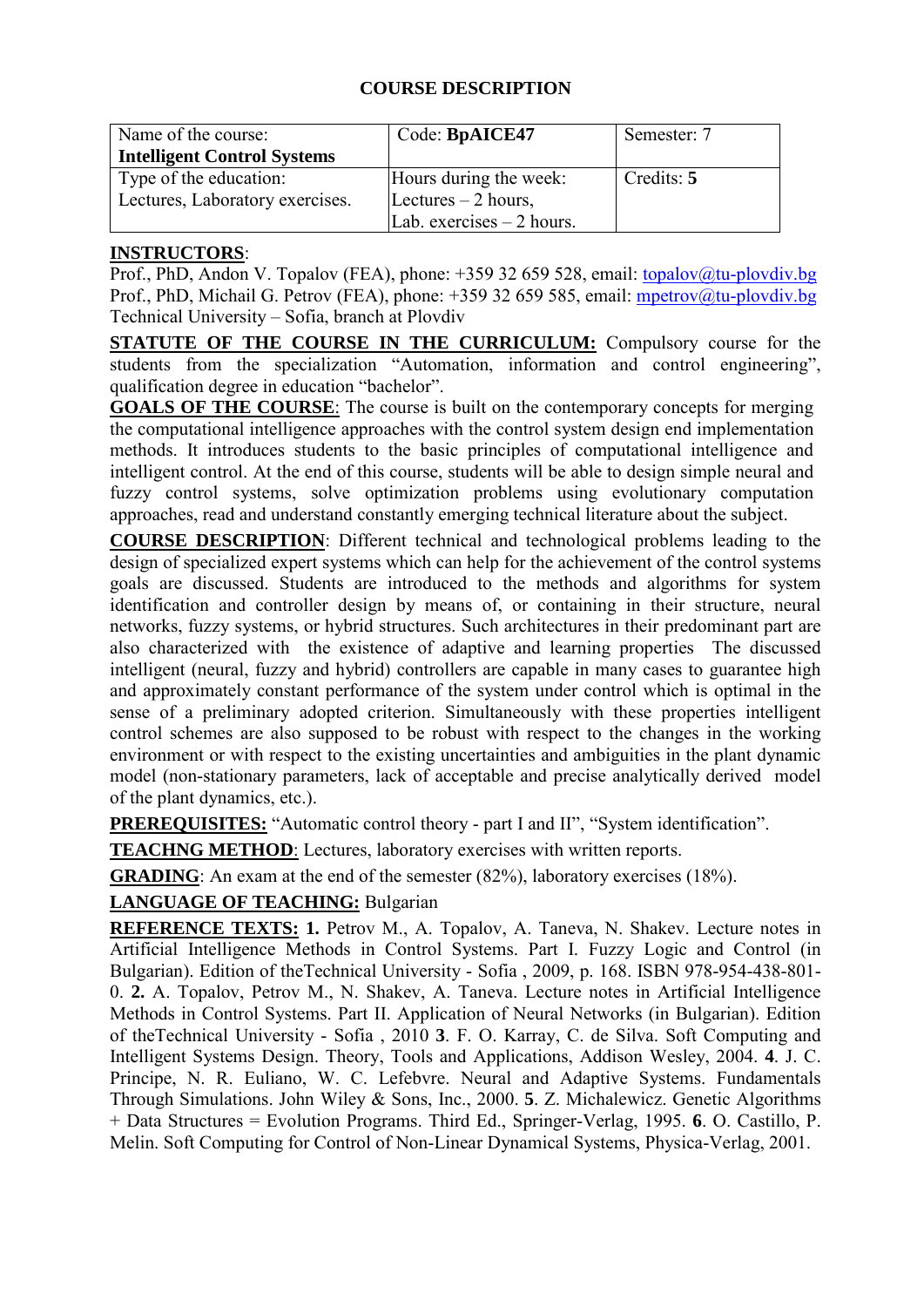| Name of the course               | Code: BpAICE48.1             | Semester: 7          |
|----------------------------------|------------------------------|----------------------|
| <b>Nonlinear Control Systems</b> |                              |                      |
| Type of teaching:                | Lessons per week:            | Number of credits: 4 |
| Lectures and laboratory work     | $L - 2$ hours; $LW - 1$ hour |                      |

# **LECTURER**:

Prof. Ph[.D. B. Penev \(FEA\), Assi](mailto:r.mishkov@gmail.com)st. prof. Ph.D V. Petrov Technical University Sofia, Branch Plovdiv, Faculty of Electronics and Automatics (FEA), Control Systems Department

**COURSE STATUS IN THE CURRICULUM**: Compulsory discipline for regular Bachelor students in the specialty "Automatics, Informatics and Control Engineering" (BAICE) of FEA, Technical University Sofia, Branch Plovdiv.

**AIMS AND OBJECTIVES OF THE COURSE:** To give the students knowledge and skills in analysis and design of nonlinear control systems necessary for solving nonlinear control tasks, necessary for the other disciplines in the studying period, in the course and diploma work, as well as in their work as control engineers after graduation.

**DESCRIPTION OF THE COURSE:** In the course "Control theory III" the students study nonlinear control theory including analysis and design of nonlinear control systems by the methods of describing functions, the phase plane method, the Lyapunov methods, the theorems of La Salle and invariant sets, absolute stability, feedback linearization, feedback linearization of Hamiltonian systems, nonlinear observer design by canonical forms. Central are the concepts of motion stability and the related problems.

**PREREQUISITES:** The course uses knowledge from the following disciplines: "Mathematics I, II, III, IV", "Theoretic Electrotechnics I, II", Technical mechanics", "Physics I, II", "Control theory I", "Control theory II".

**TEACHING METHODS**: Lectures including case studies, laboratory work with transactions, course work, team work, private work. In the laboratory and course work the students acquire skills in analysis, design and investigation of nonlinear control systems. The course work includes analysis, design and simulation of a definite nonlinear system using computers with Microsoft Windows, Microsoft Office, MATLAB, SIMULINK and MATLAB TOOLBOXES.

**METHOD OF ASSESSMENT:** Laboratory work transactions (20%) and written examination at the end of 7th semester including a task and two topics from the syllabus  $(80\%)$ .

## **INSTRUCTION LANGUAGE:** Bulgarian

**BIBLIOGRAPHY:** 1. Майзель М. М., Автоматика, телемеханика и системы управления производствеными процессами, Высшая школа, Москва, 1972; 2. Наплатанов Н. Д., Гунчев Л. А., Стойчев И., Теория на автоматичното регулиране, Нелинейни системи, Том 2, Техника, София, 1975; 3. Чаки Ф., Современная теория управления, Нелинейные, оптимальные и адаптивные системы, Мир, Москва, 1975; 4. Hahn Wolfgang., Stability of motion, Springer-Verlag, Berlin, 1967; 5. Khalil H. K., Nonlinear Systems, 2nd Edition, Prentice-Hall, New Jersey, 1996; 6. Slotine J., W. Li., Applied Nonlinear Control, Prentice-Hall International, 1991; 7. Vidyasagar M., Nonlinear systems analysis, Prentice-Hall International, 1993;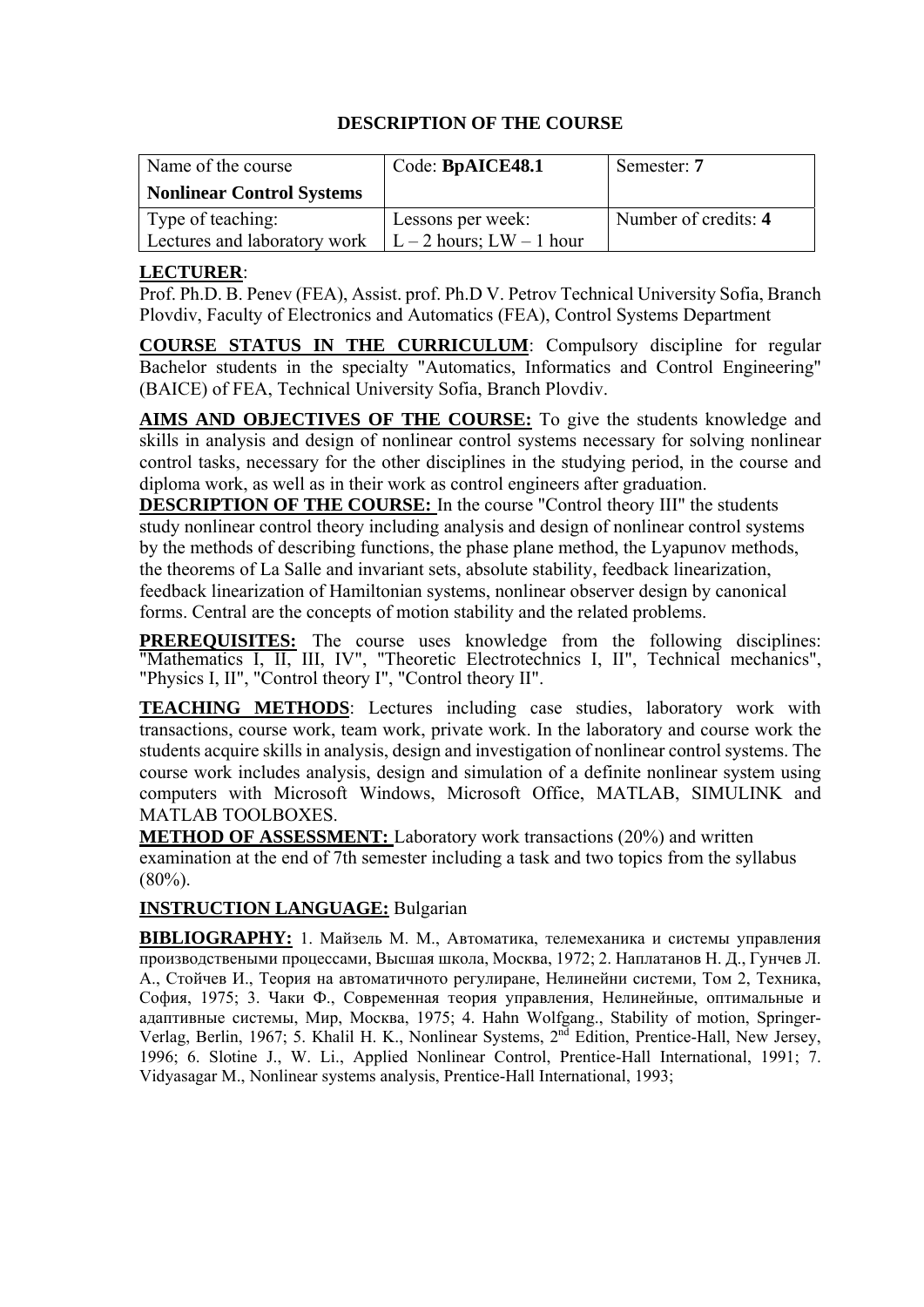# **Description of the course**

| Name of the course:               | Code:BpAICE49.1              | <b>Semester: 7</b>   |
|-----------------------------------|------------------------------|----------------------|
| <b>Electric Dives Theory</b>      |                              |                      |
| Type of teaching: <b>Lectures</b> | Lessons per week: L-2 hours; | Number of credits: 4 |
| and Laboratory work               | $LW-1$ hours                 |                      |

## **LECTURER:**

### **Assoc. Prof. Ph. D. Krum Kutryanski Technical University of Sofia, Branch at Plovdiv**

# **COURSE STATUS IN THE CURRICULUM:**

The subject is compulsory for students regular course specialty "Automatics, Information and Control Engineering" for educational- qualification level "bachelor".

## **AIMES AND OBJECTIVES OF THE COURSE**:

The aim of the course is to give students practice in making project and operation with electric drive systems which requires knowledge in particularity and characteristics of electric motors as an object of the control.

# **DESCRIPTION OF THE COURSE:**

Main topics concern: Mathematical description on the process of the electromechanical transformation of energy in the generalized electric machine. Electro mechanical coupling and its characteristics. Structure and characteristics of linear electro mechanical transformer. Regime of working and restrictions, imposed on its elapse. Equations of movement of electromechanical systems. Types of resistance and moments of productions mechanisms Basic indicators for regulation on the speed of the electric drive. Mathematic description of the process of transforming energy in the engine for constant current. Mathematic description of the process of transforming energy into induction motor.

## **PREREQUISITES:**

Control theory, Electrical Engineering, Technical means for automation, Electromechanical mechanisms.

## **TEACHING METHODS:**

Lectures, laboratory works with reports.

## **METHODS OF ASSESSMENTS:**

Two current written marks one in the middle and one in the end of the semester.

## **NSTRUCTION LANGUAGE:**

Bulgarian

## **BIBLIOGRAPHY:**

1. Ключев В. И., Теория на електрозадвижването, "Техника", София, 1989, с. 545. 2. Даскалов Г., И. Костов, К. Кутрянски, Електрозадвижване, ръководство за лабораторни упражнения, Технически университет - Пловдив, 2002, с. 136, ISBN 954-8779-

36-6.

3. Даскалов Г., И. Костов, К. Кутрянски, И. Ганчев, Основи на електрозадвижването (теоретично и експериментално изследване с ЕИМ), ръководство за лабораторни упражнения, Технически университет - филиал Пловдив, 1992, с. 120.

4. Чиликин М. Г. и колл., Основû автоматизированного электропривода, "Энергия", Москва, 1979, с. 616. 5. Елисеев В. А. и колл., Справочник по автоматизированному электроприводу, "Энергоатомиздат", Москва, 1983, с. 616.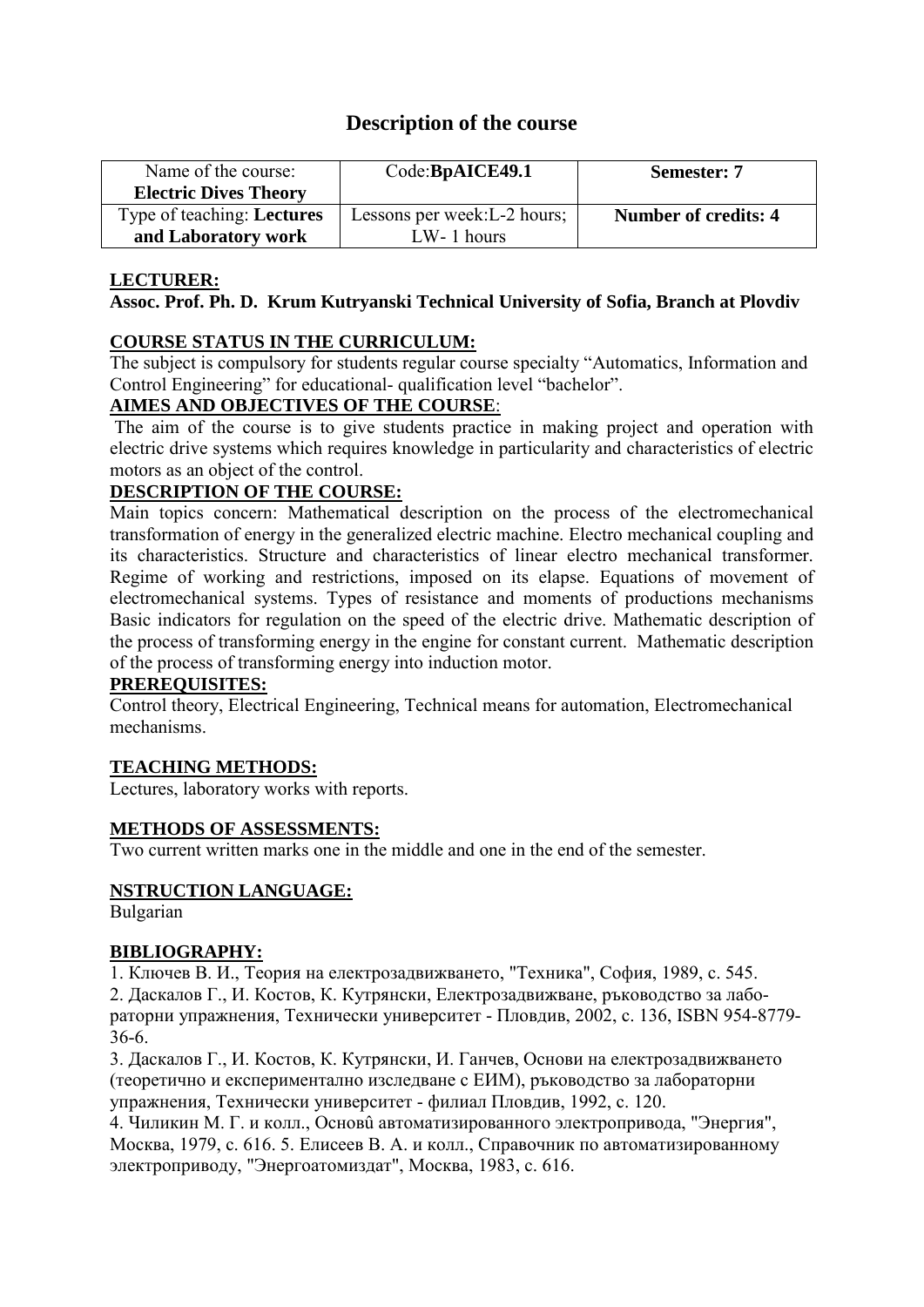| Name of the course<br><b>Process Control - II</b> | Code: BpAICE50.1                                      | Semester: 7          |
|---------------------------------------------------|-------------------------------------------------------|----------------------|
| Type of teaching:<br>Lectures and laboratory work | Lessons per week:<br>$\vert$ L – 2 hours; LW – 1 hour | Number of credits: 4 |

### **LECTURERS**:

Assoc. Prof. Ivan Ganchev, Ph.D., (FEA), Control Systems Department Phone.: 659 525, e-mail:  $\frac{\text{ganchev}}{\text{@tu-plovdiv}}$ .bg Technical University - Sofia, Plovdiv Branch

**COURSE STATUS IN THE CURRICULUM**: Elective for the BEng level students, speciality AICE of the Faculty of Electronics and Automation.

**AIMS AND OBJECTIVES OF THE COURSE:** After studying this course the students should

- know how to control the basic technological quantities temperature, level, pressure, flow, ratio, pH, etc.,
- understand variety of technological processes and
- be able to choose and design the control systems.

**DESCRIPTION OF THE COURSE:** The main topics concern: Automatic control of temperature, Automatic control of level, Automatic control of pressure, Automatic control of flow, Ratio control, pH control. Essentials and control system design of processes of distillation, drying, crystallisation, evaporation, continuous and portion dosage, burning and heat generation, granulation, etc.

**PREREQUISITES:** Control Theory, Instrumentation for Control, System Identification, Computer Simulation, Process Control I.

**TEACHING METHODS**: Lectures, handouts, laboratory work using industrial process controllers and PLCs. Students prepare written reports on the laboratory work.

**METHOD OF ASSESSMENT:** Two exams on the two parts of the course – one in the middle of the semester and second in the end of the semester.

## **INSTRUCTION LANGUAGE:** Bulgarian

# **BIBLIOGRAPHY:**

- **1**. Dragotinov I., I.Ganchev, Process Control, University of Food Technologies, Plovdiv, 2003.
- **2**. Hinov H., K.Naplatarov, Process Control, Technika, Sofia, 1987.
- **3**. Hadjiiski M., Process Control in Metallurgy and Chemistry, Technika, Sofia, 1992.
- **4**. Hadjiiski M., К.Velev, G.Sotirov, I.Kalaykov, Process Control Methods and Algorithms, Technika, Sofia, 1992.
- **5**. Astrom K-J, T. Hagglund, PID Controllers: Theory, Design, and Tuning, Instrument Society of America, Research Triangle Park, 1995.
- **6**. Golten J., A.Verwer, Control System Design and Simulation, McGraw-Hill, 1991,
- **7**. Luyben W., M.Luyben, Essentials of Process Control, McGraw-Hill, 1997,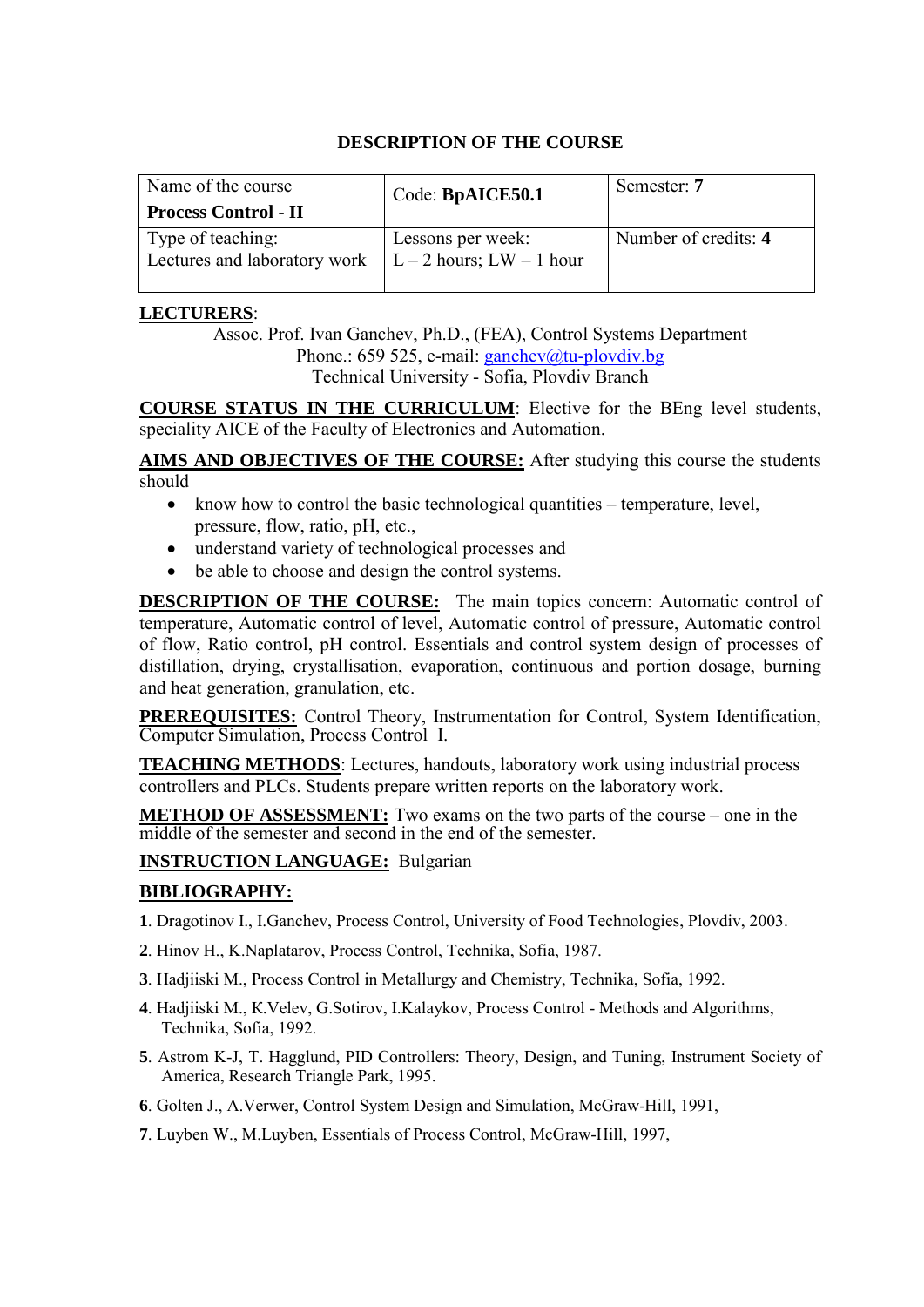| Name of the course                | Code: BpAICE51.1  | Semester: 7              |
|-----------------------------------|-------------------|--------------------------|
| <b>Control of Electric Drives</b> | <b>BpAICE52</b>   |                          |
| Type of teaching:                 | Lessons per week: | Number of credits: $7+1$ |
| Lectures $(L)$                    | $L-3$ hours       |                          |
| Tutorials (Tut.)                  | Tut. $-1$ hour    |                          |
| Laboratory work (Lab.)            | Lab. $-2$ hours   |                          |
| Semester projects (SP)            |                   |                          |

**LECTURER**: Assoc. Prof. PhD. Ivan Kostov (FEA) – tel.: +35932659526, email: ijk@tu-plovdiv.bg , Technical University - branch Plovdiv.

**COURSE STATUS IN THE CURRICULUM**: Optional for students in the Automation, Information and Control Engineering, Bachelor's degree, Faculty of Electronics and Automation, TU-Sofia, Plovdiv Branch.

**AIMS AND OBJECTIVES OF THE COURSE:** To learn the design principles of main types of electric drive control systems. To develop understanding about the specific optimization methods of the respective control loops.

**DESCRIPTION OF THE COURSE:** Topics covered include: mathematical description methods of electric drives; structures of electric drive control systems; methods for optimization and tuning of control loops in electric drive systems; cascade control structures; torque control systems; speed control systems (one-zone and dual-zone regulation); position control systems; tracking control systems; control of electric drives with elastic joints; vector control of induction and synchronous motors.

**PREREQUISITES:** Control Theory, Control of Electromechanical Systems, Electric Drive Theory.

**TEACHING METHODS**: Lectures visually illustrated, Seminars, Laboratory work with protocols preparation, Course project.

**METHOD OF ASSESSMENT:** Final written exam.

**INSTRUCTION LANGUAGE:** Bulgarian.

**BIBLIOGRAPHY:** 1. Михов, М.Р., Системи за управление на електрозадвижванията, Технически университет - София, София, 2009; 2. Башарин, А. В., В. А. Новиков, Г. Г. Соколовский, Управление электроприводами, Энергоиздат, Ленинград, 1982; 3. Ключев, В.И., Теория на електрозадвижването, Техника, София, 1989; 4. Bose, B.K., Power electronics and motor drives: advances and trends, Academic Press, London, 2006; 5. Leonhard W.,"Control of electrical drives, Springer, 3rded., ISBN 3-540-41820- 2, 2001, pp.600; 6. Mohan, N., Advanced electric drives, MNPERE, Minneapolis, 2001. 7. Костов И., Г. Иванов, Ръководство за лабораторни упражнения по управление на електрозадвижванията, Пловдив, 2014, с.100. 8. Костов И., Г. Иванов, Ръководство за курсово проектиране и семинарни упражнения по управление на електрозадвижванията, Пловдив, 2014, с.140. 9. Виноградов А., Векторное управление электроприводами переменного тока, Ивановский государственны энергетический университет, 2008, 298с. 10. И. Й. Костов, ЕЛЕКТРОЗАДВИЖВАНИЯ С ПОСТОЯННОТОКОВИ, АСИНХРОННИ И СИН-ХРОННИ ДВИГАТЕЛИ, учебно пособие, Пловдив, 2016, ISBN 978-619-90128-0-2. 11.<http://dox.bg/files/dw?a=949a238c888>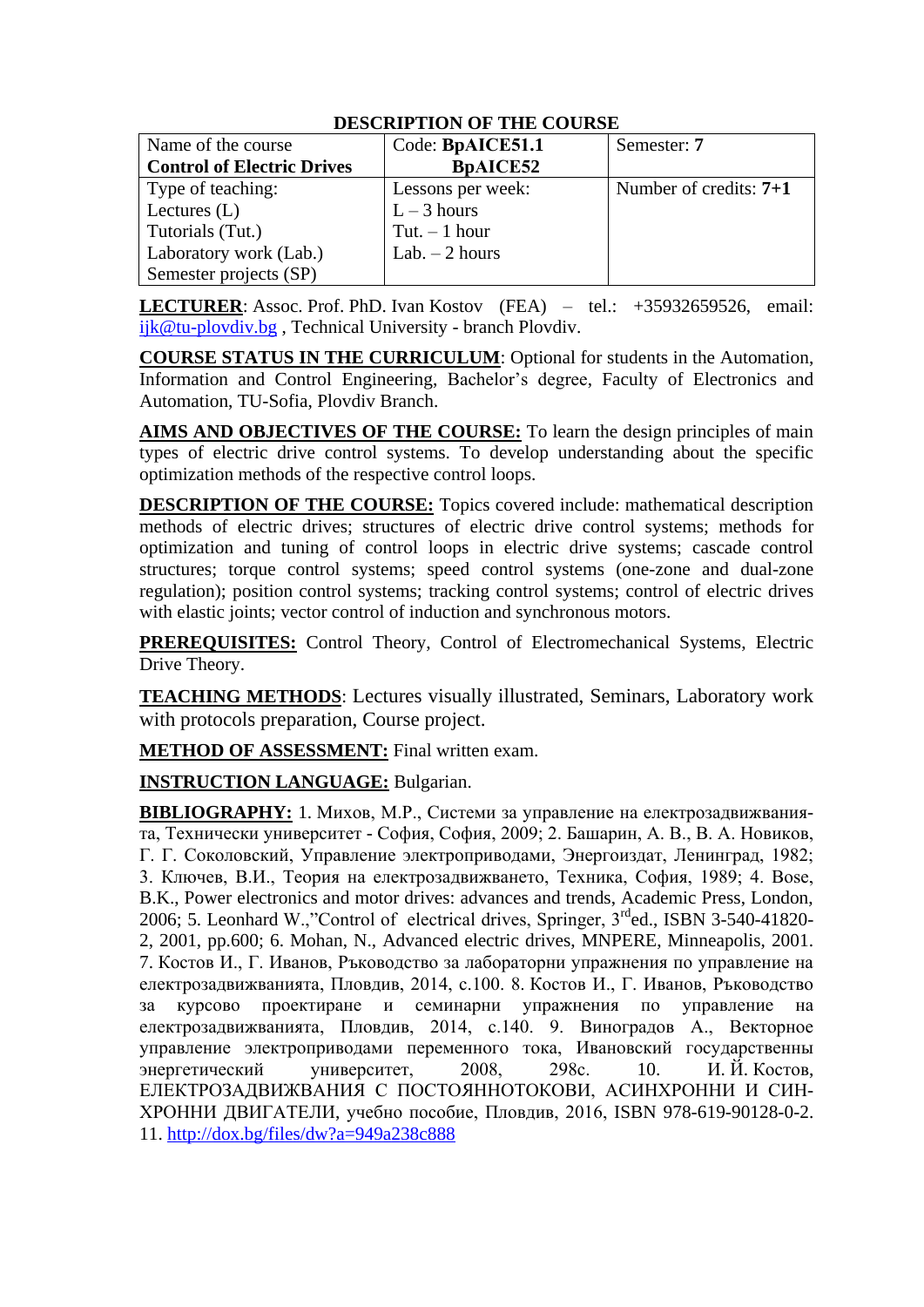## **COURSE DESCRIPTION**

| Name of the course:<br>Computer vision<br>$\cdot$ and $\cdot$<br>image<br>recognition | Code: BpAICE53.1          | Semester: 8 |
|---------------------------------------------------------------------------------------|---------------------------|-------------|
| Type of the education:                                                                | Hours during the week:    | Credits: 4  |
| Lectures, Laboratory exercises.                                                       | Lectures $-2$ hours,      |             |
|                                                                                       | Lab. exercises $-2$ hours |             |

### **INSTRUCTOR**:

Assoc. Professor Nikola Shakev (FEA), phone: 659 528, email: [shakev@tu-plovdiv.bg](mailto:shakev@tu-plovdiv.bg)

Technical University – Sofia, branch at Plovdiv

**STATUTE OF THE COURSE IN THE CURRICULUM:** Elective course for the students from the specialization "Automation, information and control engineering", qualification degree in education "bachelor".

**GOALS OF THE COURSE**: The aim of the course is to introduce students into the existing methods and technical means for monitoring, automation and control of different industrial processes using computer vision in the loop and to acquire practical knowledge in programming such systems.

**COURSE DESCRIPTION**: The application area of pattern recognition includes a group of important theoretical and practical tasks like: analysis of spatial images and scenes, optical character recognition, speech recognition, recognition of physiological signals, analysis and recognition of aerial images and seismological signals, recognition of different situations in the industrial processes. The theory and practice of pattern recognition is widely applied in many important areas of the modern science and technology: medical and technical diagnosis, robotics etc. It is impossible, for example, to build advanced robots without including in their control system a subsystem for analysis and recognition of the environment. **PREREQUISITES:** "Control theory", "Measurement of non-electrical quantities", "Processing of data and signals", "Microprocessor-based systems", and "Artificial intelligence and robotics".

**TEACHNG METHOD**: Lectures, laboratory exercises with written reports.

**GRADING**: Two one hour written tests in the middle and at the end of the semester (82%), laboratory exercises (18%).

## **LANGUAGE OF TEACHING:** Bulgarian

**REFERENCE TEXTS:** 1. R. C. Gonzalez, R. E. Woods, Digital Image Processing, Prentice Hall; 3 edition, 2007. 2. G. V. Gotchev, Computer vision. Methods and systems, TU Sofia, 1993, (in Bulgarian). 3. M. Nadler, E. P. Smith, Pattern Recognition Engineering, John Willey & sons Ltd., 1993. 4. G. Gluhchev, P. Venkov, D. Mutafov and M. Iancheva, Elements of the pattern recognition theory, Bulgarian Academy of Sciences, Sofia, 1982 (in Bulgarian). 6. A. L. Gorelik, V. A. Skripkin , Methods for recognition, Visshaia shkola, Moscow, 1989 (in Russian).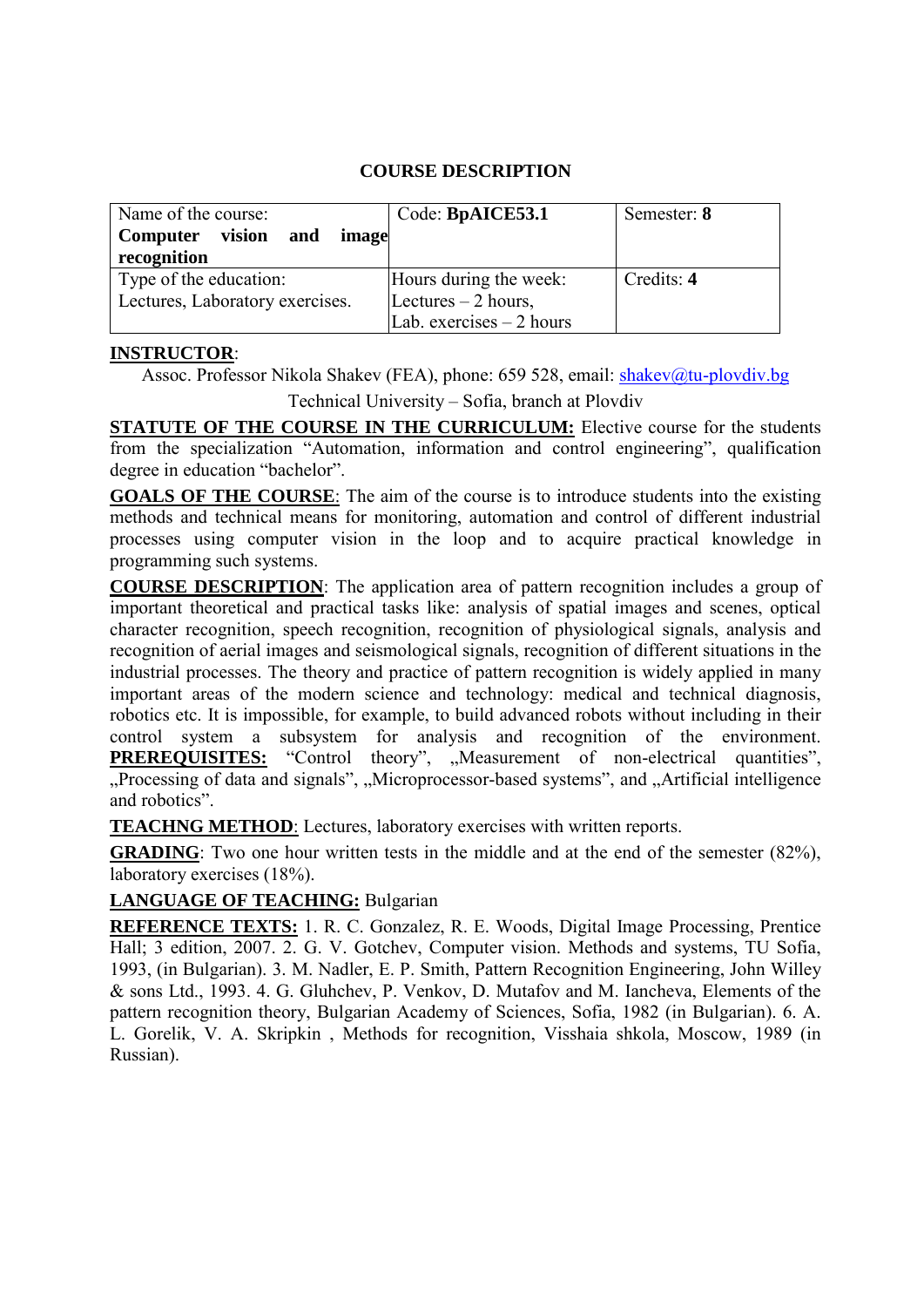# **COURSE DESCRIPTION**

| Name of the course:                   | Code: BpAICE53.2          | Semester: 8 |
|---------------------------------------|---------------------------|-------------|
| <b>Information and Sensor Systems</b> |                           |             |
| for Robots                            |                           |             |
| Type of the education:                | Hours during the week:    | Credits: 4  |
| Lectures, Laboratory exercises.       | Lectures $-2$ hours,      |             |
|                                       | Lab. exercises $-2$ hours |             |

## **INSTRUCTOR**:

Assoc. Professor Nikola Shakev (FEA), phone: 659 528, email: [shakev@tu-plovdiv.bg](mailto:shakev@tu-plovdiv.bg)

Technical University – Sofia, branch at Plovdiv

**STATUTE OF THE COURSE IN THE CURRICULUM:** Elective course for the students from the specialization "Automation, information and control engineering", qualification degree in education "bachelor".

**GOALS OF THE COURSE**: At the end of the course the students are expected to be able to choose and apply transducers and sensor systems for robots with autonomous behavior in a dynamic environment. They have to know the characteristics of the transducers and the architecture of the sensor systems and how to use it in solving the problems for analysis and recognition of the objects and situation in the environment.

**COURSE DESCRIPTION**: The main topics concern: TV cameras with CCD, CMOS, CID, SSPhD transducers and standard or digital output. Frame Grabbers, USB 2.0, IEEE 1394b, GigE, Camera Link Interface Modules, Pipeline and Matrix Architecture of Image Analysers, Laser and Ultrasound Rangefinders, Tactile Sensors, Force and Torque Sensors, Speech Recognition Devices.

**PREREQUISITES:** Physics, Computer Engineering, Electronics, Measurement Systems.

**TEACHNG METHOD**: Lectures, laboratory exercises with written reports.

**GRADING**: Two hours assessment at the end of semester (82%), laboratory exercises (18%).

## **LANGUAGE OF TEACHING:** Bulgarian

**REFERENCE TEXTS:** 1.П. Венков, Информационно-сензорни системи за роботи; изд. на Т. У. - София, 2000.

2. П.Венков, Избор на видео-преобразователи в системите за техническо зрение, Списание "Автоматика и информатика", София, 2010, кн.1, ISSN 0861 – 7562.

3. П.Венков, М.Младенов, Приложения на сензори, моделиращи човешки възприятия,

Списание "Автоматика и информатика", София, 2010, кн.1, ISSN 0861 – 7562.

4. S. Ruocco, Robot sensors and transducers. Open University Press and Wiley, UK, 1987.

5. G. Asch, Les capteurs en instrumentation industrielle, Dunod, Paris, 1991.

6. К. Фу, Р.Гонсалес, К. Ли, Робототехника, Москва, "Мир", 1989.

7. R. Horaud, O. Monga, Vision par ordinateur – outils fondamentaux, Hermes, Paris, 1993.

8. Б. Хорн, Зрение роботов, Москва, изд." Мир", 1989.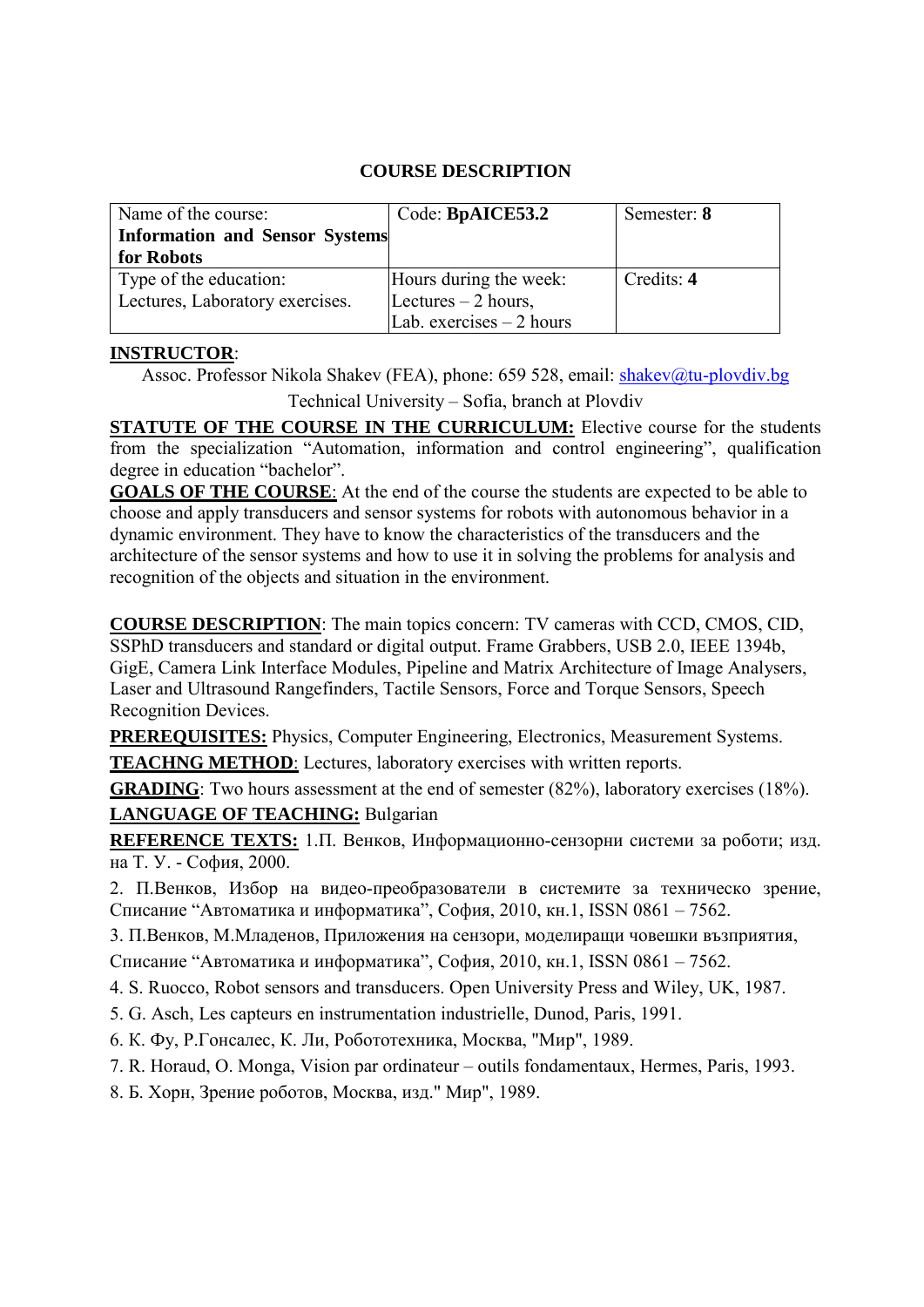#### **SUBJECT OVERVIEW**

| Subject name:                                 | Code: BAICE54.1 | Semester: 8        |
|-----------------------------------------------|-----------------|--------------------|
| <b>Automation of Manufacturing Mechanisms</b> |                 |                    |
| Type of training:                             | Hours per week: | Number of credits: |
| Lectures and Laboratory exercises             | $L - 2$ hours   |                    |
|                                               | $LE-2$ hours    |                    |

**LECTURER: Assoc. Prof. Dr. Krum Kutryanski, Dipl. Eng., Chief Assist. Prof. Dr. Radoslav Hrischev**, **Dipl. Eng.,** from TU-Sofia, Plovdiv Branch, FEA, Control Systems Department

#### **STATUS OF SUBJECT IN SYLLABUS:**

The subject is selective from a block of subjects for full-time students from the Automation, Information and Control Systems major at the FEA of TU-Sofia, Plovdiv Branch, Bachelor's degree.

#### **SUBJECT GOALS:**

The goal of the course in Automation of Manufacturing Mechanisms is to introduce students to the requirements to electromechanical systems and automation focusing on each class of problems and summarizing their possible solutions.

#### **SUBJECT DESCRIPTION:**

The course of lectures on the subject of Automation of Production Mechanisms gives students knowledge of: specific requirements to electromechanical and automation systems for the basic classes of production mechanisms; a mathematical description of such mechanisms' significant values and processes; emphasis on the specific problems for each class and systematizes the possible solutions. To illustrate up-to-date solutions of relevant problems, typical schemes of assemblies and devices are given.

#### **REQUIRED ACADEMIC BACKGROUND:**

The subject builds upon knowledge from the following courses: Electromechanical Devices, Control of Electro-Mechanical Systems, Electric Dives Theory and Electric Drives Control Systems.

#### **TEACHING METHOD:**

Lectures, including multimedia methods, and laboratory exercises concluding with assessed presentation of experimental protocols. Exercises are carried out on physical models and computers and are problem-oriented. They mostly represent computer-assisted calculation experiments during which parametric optimization is performed based on investigation into the dependencies in function on the type and parameters of the electric drive system and the actual operational regime.

#### **EXAMINATION AND GRADING METHODS:**

Written exam (test) during the examination session following the eighth semester.

#### **LANGUAGE OF TEACHING:**

Bulgarian

#### **RECOMMENDED READING:**

1. Yordanov S., Kr. Kutryanski, Automation of Production Mechanisms, Sofia, Technical University, 2001. 2. Yordanov S., G. Daskalov, Automation of Production Mechanisms (computation experiments and optimisation), Laboratory Exercises Manual, Plovdiv, Technical University, 1991. 3. Yordanov S., R. Raynov, Laboratory Exercises Manual in Automation of production mechanisms, Sofia, Technical University, 1989. 4. Yordanov S., R. Raynov, D. Kraychev, Selection of optimal parameters for reversive electric dives, Sofia, "Tehnika", 1980. 5. Klyuchev V. I., The limitation of the dynamic loads of the electric drive, Moscow, "Energy",1971. 6. Klyuchev V. I., Electric Drives Theory, "Tehnika", Sofia, 1989, page 545.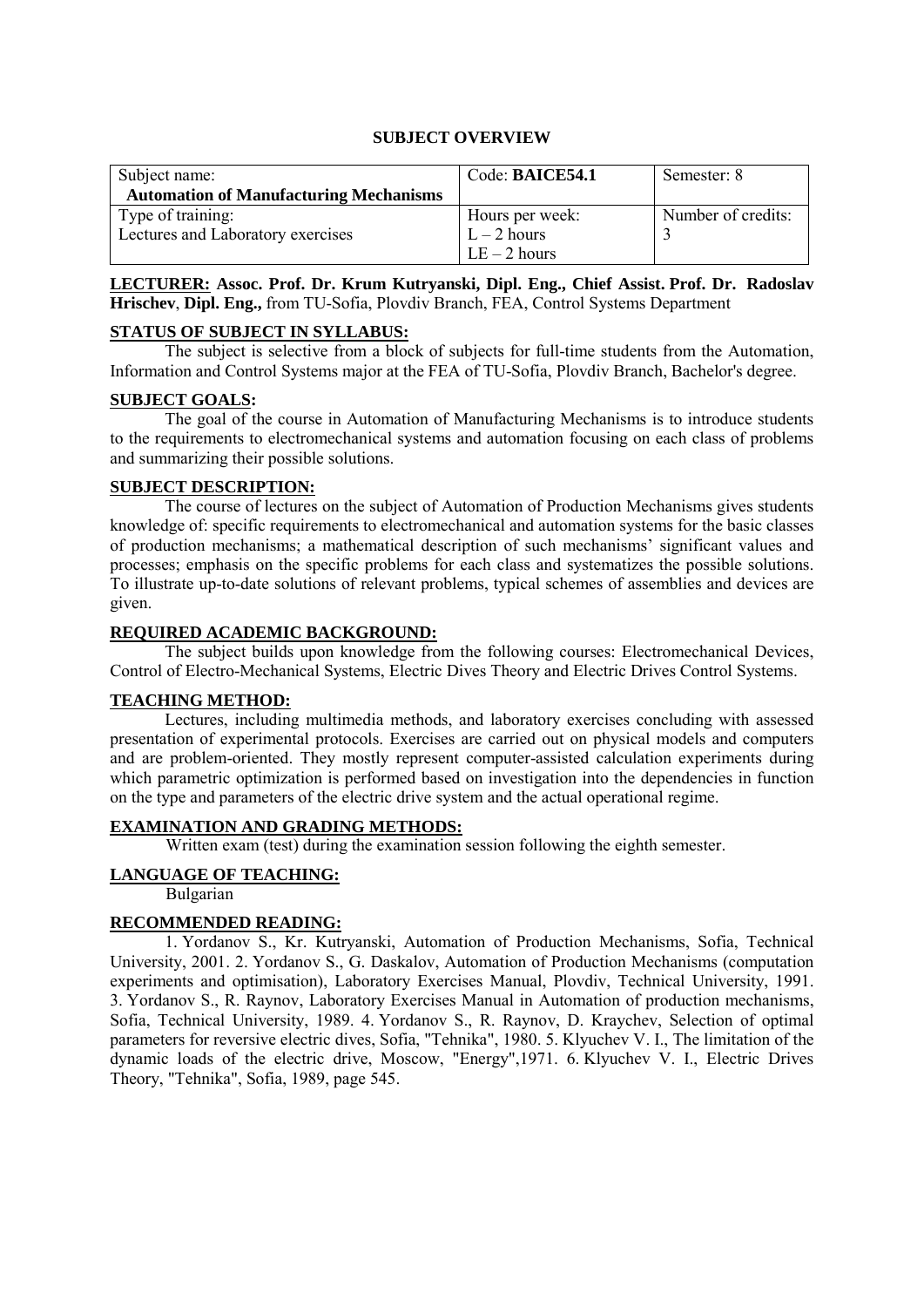| DESCAM TION OF THE COUNSE            |                   |                            |
|--------------------------------------|-------------------|----------------------------|
| Name of the course:                  | Code: BpAICE54.2  | Semester: $8\Box$          |
| <b>Energy efficiency in industry</b> |                   |                            |
| Type of teaching:                    | Lessons per week: | Number of credits: $3\Box$ |
| Lectures $(L)$                       | $L-2$ hours       |                            |
| Laboratory work (Lab.) $\Box$        | Lab. $-2$ hours   |                            |

## **LECTURER:**

Ass. , Ph.D., Zachary Kavroshilov, Phone: 659 529 (FEA), Control Systems Department ,Technical University - Sofia, Branch Plovdiv

**COURSE STATUS ON THE CURRICULUM:** Eligible subject for full-time students of the "Automation, Information and Control Engineering" Faculty "Electronics and Automatics", TU-Sofia, Plovdiv Branch, degree "Bachelor."

**AIMS AND OBJECTIVES OF THE COURSE:** The aim of the course is to teach students to effectively receive and use of energy in industry and establish appropriate information and control systems.

**DESCRIPTION OF THE COURSE:** Students get acquainted with modern theoretical methods and approaches for the realization of autonomous and centralized management using local or generalized criteria - energy efficiency (thermal efficiency, minimum energy consumption , etc.). For this purpose, energy efficiency is considered by using a system approach in which processes are represented by a combination of twelve separate power systems: power distribution , lighting, electric, fluid dynamics, compressed air, steam, thermal processes, process cooling, industrial refrigeration systems, heating, ventilation and air conditioning; combined heat and power, and renewable energy systems. For various systems and their combination given approaches and methods that are limited to solutions and the application of modern algorithms and control systems. In this direction have been developed and laboratory exercises involving some of the common and accessible processes that emulate, simulate and (or ) natural implemented through appropriate stands.

**PREREQUISITES:** The course builds on the knowledge obtained from courses in Control Theory, Process Automation, System Identification, Building automation.

**TEACHING METHODS:** Lectures using multimedia equipment and laboratory exercises - Complete protection protocols. These include calculation and experimental determination of the objects and systems as well as evidence from monitoring the available simulators and real systems.

**METHOD OF ASSESSMENT:** Written examination in the session after the end of the semester.

#### **INSTRUCTION LANGUAGE: Bulgarian.**

#### **BIBLIOGRAPHY:**

1.Tim Raffio, Hang Zhang and Kelly Kissock., Integrated Systems Plus Principles Approach to Industrial Energy Efficiency, ACEEE Summer Study on Energy Efficiency in Industry,2013, p.1-12; 2. Шински Ф. Управление процессами по критерию экономии энергии, Москва, Мир1981г; 3.Наплатаров К.Хр. Енергоикономично управление на процеси, С. ТУ, 1997 г.; 4. Стыркович М.А,Э.Э. Шпильрайн, Энергетика, проблемы и перспективы.М. Энергетика, 1981.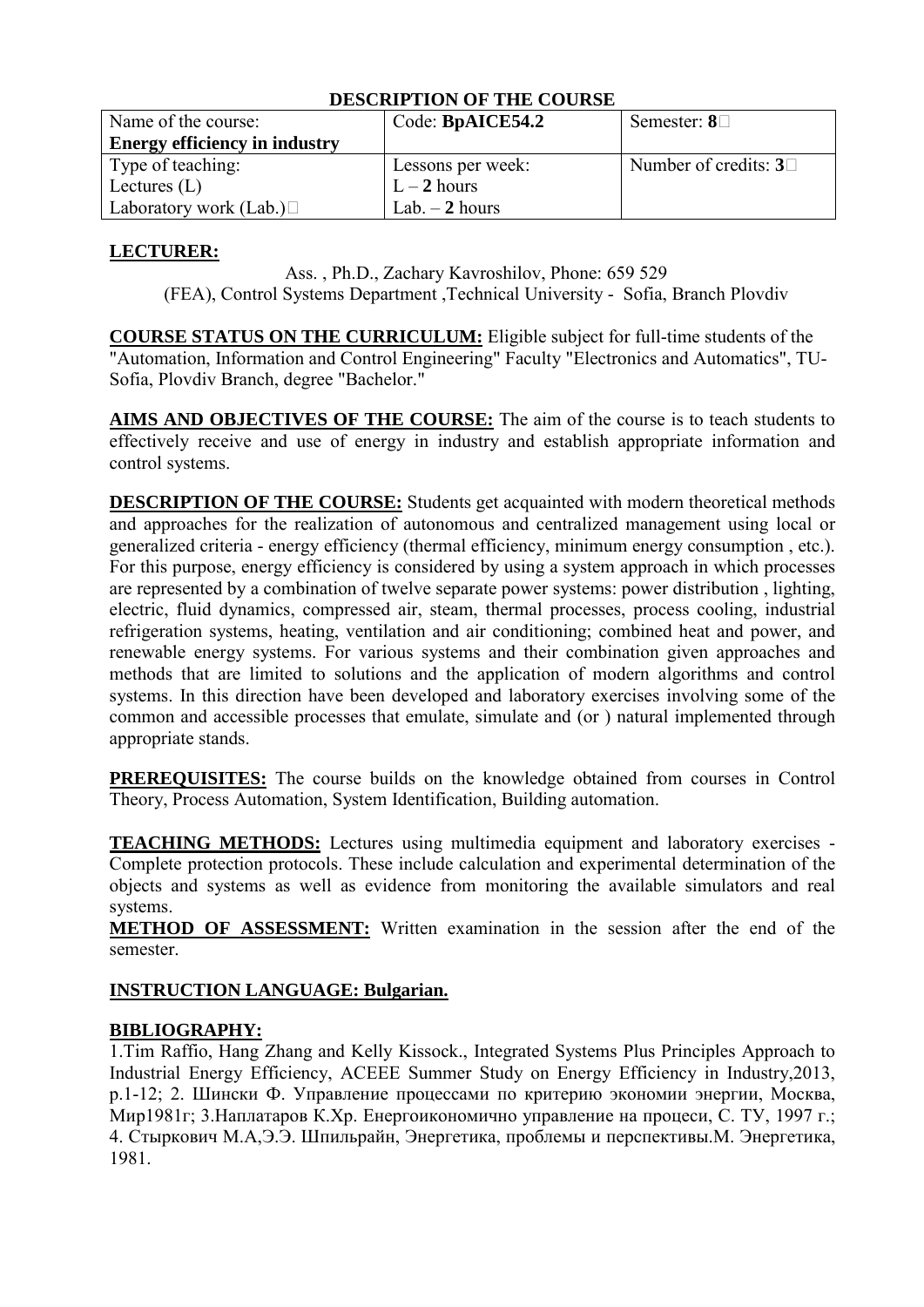| Name of the course:   | Code: BpAICE55.1   Semester: 8 |                      |
|-----------------------|--------------------------------|----------------------|
| <b>Systems Design</b> |                                |                      |
| Type of teaching:     | Lessons per week:              | Number of credits: 3 |
| Lectures $(L)$        | $L-2$ hours                    |                      |
| Laboratory Work (LW)  | $LW - 2$ hours                 |                      |

**LECTURER:** prof. Ph.D. Michail Petrov, tel.: 659 555, email: mpetrov@tu-plovdiv.bg assoc. prof. Ph.D. Albena Taneva, tel.: 659 585, email: altaneva@tu-plovdiv,.bg (FEA) Technical University of Sofia, branch Plovdiv

**COURSE STATUS IN THE CURRICULUM:** Optional for the students specialty Automation, Information and Control Engineering, BEng program, Faculty of Electronics and Automation.

# **AIMS AND OBJECTIVES OF THE COURSE:**

Aims of this course is basic foundations of systematic project research for building control systems.At the end of the course the students are expected to be able to apply the systematic methodology for investigation, system aanalysis and design of continuous, discrete time and discrete-event processes and systems in the field of industry, management and social service, and to have basic knowledge to create aims and criteria using in control systems projects. They must have a skills in using software for building models, verification, analysis and validation of the control systems projects.

# **DESCRIPTION OF THE COURSE:**

Study the process of projection of the control systems like human doing activities to create under technological, economical, social psychological and law authorities' limitations. Investigation, exploration, systematic methodology techniques for idea descending project and ascending verification of project decisions is acquire. Criteria, methods and tools for project optimization, planning and financial management of team groups researchers and organization is consider. The main topics concern: Systems Analysis and Design, Information Management Systems and applications to distributed systems, dynamical systems from engineering (electrical, thermal, hydraulic, mechanical, control, etc.), from economy (market-inventory-plant), from ecology (population, epidemics and pray-predator problems).

**PREREQUISITES:** Control Theory, System Identification, Process Control Automation.

**TEACHING METHODS:** Lectures, using slides, case studies, laboratory work from laboratory manual, work in teams, protocols preparation and defence.

**METHOD OF ASSESSMENT:** Two one-hour assessments at mid and end of semester (75%), laboratories (25%)

**INSTRUCTION LANGUAGE:** Bulgarian.

**BIBLIOGRAPHY: 1.** Awad, Elias M., Systems Analysis and Design, IRWIN, Homewood, Illinois, 1985; **2.** Hills, Philip J., Information Management Systems (implication for the humancomputer interface), ELLIS HORWOOD, London, 1990; **3.** Morris Peter W. G., George H. Hough, The Anatomy of Major Projects (a study of the reality of project management), JOHN WILEY & SONS, Chichester, 1990; **4.** Живков Д., Г.Сотиров, Б.Кирилов, Проектиране на системи за автоматизация, ВМЕИ, София, 1983; **5.** Капитално строителство (правилници, наредби, норми, инструкции), Наука и изкуство, София, 1981; **6.** Клюев А.С., Б.В.Глазов, А.Х.Дубровский, Проектирование систем автоматизации технологических процессов, Энергия, Москва, 1980; **7.** Боэм Б.У., Инженерное проектирование программного изделия, Москва, Радио и связь, 1985.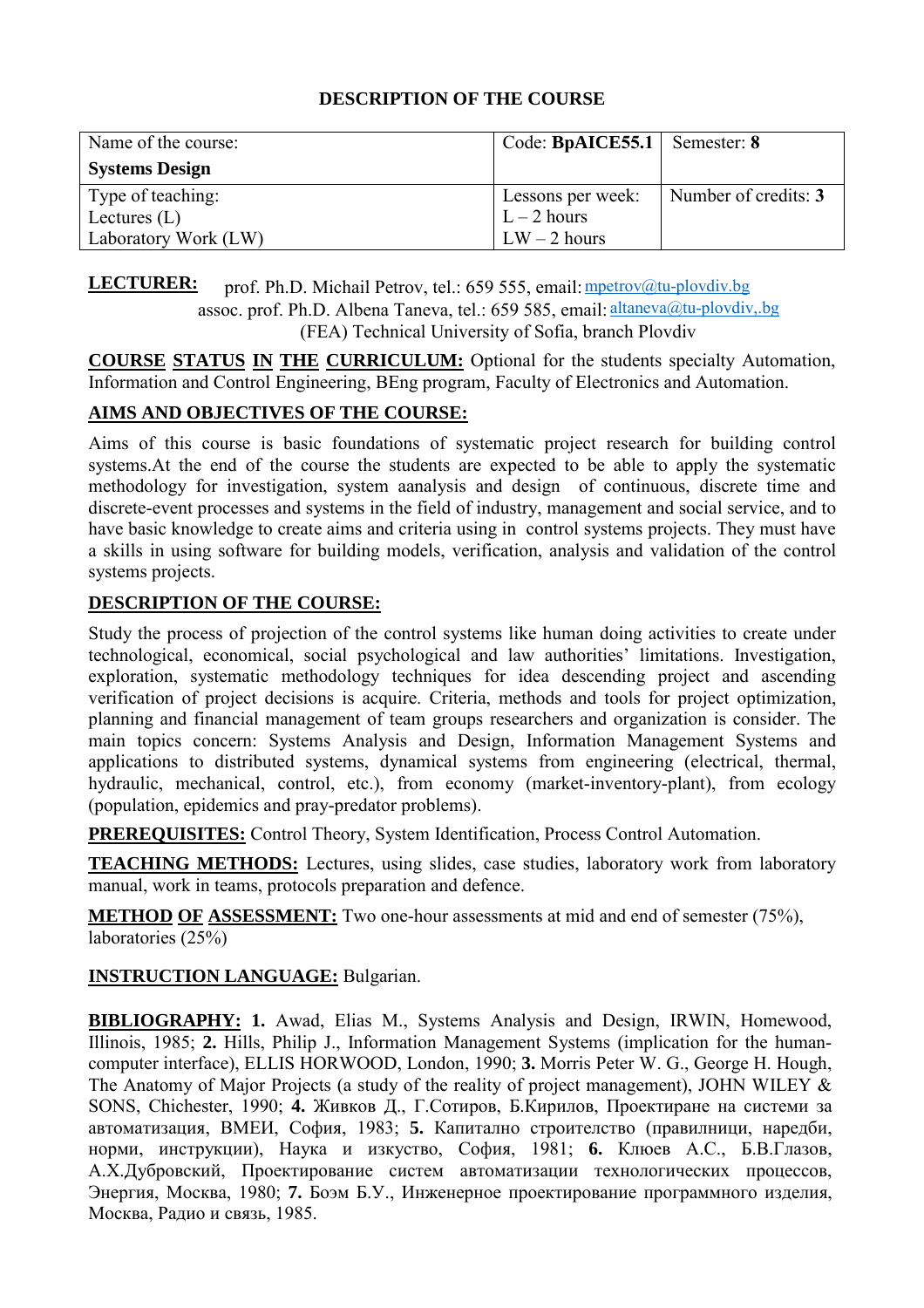| Name of the course:                    | Code: BpAICE55.2  | Semester: $8\Box$             |
|----------------------------------------|-------------------|-------------------------------|
| <b>Information and control systems</b> |                   |                               |
| in the field of environmental          |                   |                               |
| protection                             |                   |                               |
| Type of teaching:                      | Lessons per week: | Number of credits: $3\square$ |
| Lectures $(L)$                         | $L-2$ hours       |                               |
| Laboratory work (Lab.) $\Box$          | Lab. $-2$ hours   |                               |

# **LECTURER:**

Ass. , Ph.D., Zachary Kavroshilov, Phone: 659 529

(FEA), Control Systems Department ,Technical University - Sofia, Branch Plovdiv

**COURSE STATUS ON THE CURRICULUM:** Eligible subject for full-time students of the "Automation, Information and Control Engineering" Faculty "Electronics and Automatics", TU-Sofia, Plovdiv Branch, degree "Bachelor."

**AIMS AND OBJECTIVES OF THE COURSE:** The aim of the course is to acquaint students with the existing interconnection between human activity and environmental pollution and the role of control systems for its conservation.

**DESCRIPTION OF THE COURSE:** The main topics related to the use of control systems and management in industry, where the environment is essential. In structural terms, the program is built by grouping related tasks: prevent or minimize emissions and effects (optimal keeping processes) management technology modules and devices designed for functional ecology (filters, water treatment plants), management process of disposal of waste and hazardous products (biogas, incineration of plastics, etc.): continuous monitoring of emissions at the level of process, production unit regional level. Thoroughly analyze major pollutants such as emphasis is made on the combustion processes. Referred to is the role of the specialist in automation in the implementation of approaches to management of environmental protection.

**PREREQUISITES:** The course builds on the knowledge obtained from courses in Control Theory, Process Automation, System Identification, Applied methods of production management.

**TEACHING METHODS:** Lectures using multimedia equipment and laboratory exercises complete protection protocols. These include calculation and experimental determination of the objecjs and systems as well as evidence from monitoring and management of available simulator and industrial distributed system.

**METHOD OF ASSESSMENT:** Written examination in the session after the end of the semester.

# **INSTRUCTION LANGUAGE: Bulgarian.**

## **BIBLIOGRAPHY:**

1. Наплатаров К.Хр. Управление на околната среда. С., ТУ, 2009; 2. Захаринов Б., Здр. Гъргаров. Екологичен мониторинг и опазване на околната среда. С. 2001; 3. Станев С. Инженерна защита на околната среда. С., Техника 1989. 4. Gustaf Olsson, Instrumentation, Control and Automation in Wastewater Systems, IWA Publishing, 2005. 5. Pernille Ingildsen, Realising Full-Scale Control in Wastewater Treatment, Lund University, 5,2002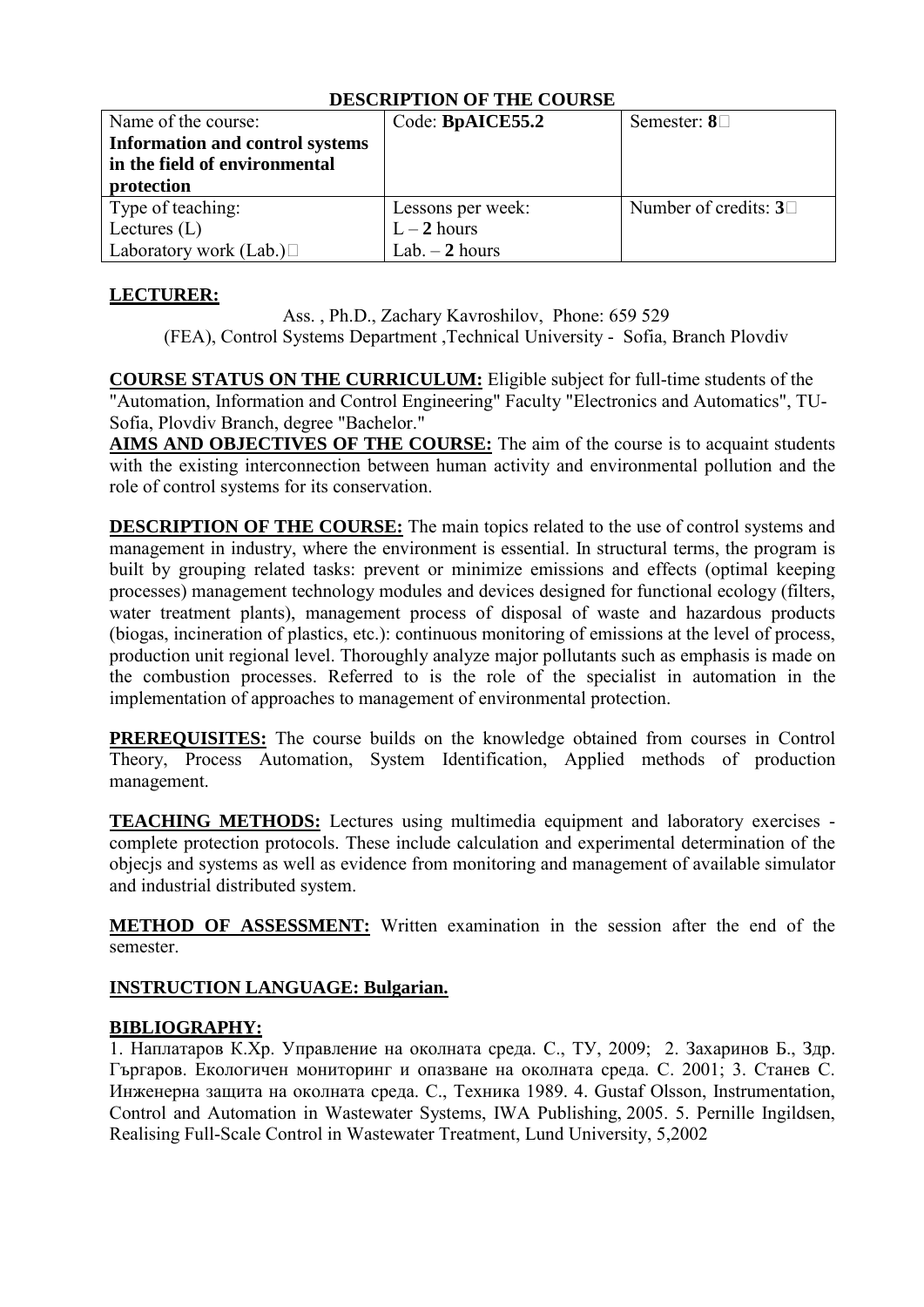| Name of the course:                  | Code: BpAICE56.1  | Semester: 8          |
|--------------------------------------|-------------------|----------------------|
| <b>Power and Control Electronics</b> |                   |                      |
| in Electric Drives                   |                   |                      |
| Type of teaching:                    | Lessons per week: | Number of credits: 3 |
| Lectures $(L)$                       | $L - 2$ hours     |                      |
| Laboratory work (Lab.)               | Lab. $-2$ hours   |                      |

**LECTURER**: Assoc. Prof. PhD. Ivan Kostov (FEA) – tel.: +35932659526, email: ijk@tu-plovdiv.bg, Technical University - branch Plovdiv; Assoc. Prof. Ph.D Sevil Aptula Ahmed (FEA), Technical University - branch Plovdiv, tel.:+35932659585, [sevil.ahmed@tu-plovdiv.bg.](mailto:sevil.ahmed@tu-plovdiv.bg)

**COURSE STATUS IN THE CURRICULUM**: Optional for students in the Automation, Information and Control Engineering, Bachelor's degree, Faculty of Electronics and Automation, TU-Sofia, Plovdiv Branch.

**AIMS AND OBJECTIVES OF THE COURSE:** Students acquire the knowledge needed for the operation of semiconductor converters, learn new solutions in this area and build skills to create custom solutions.

**DESCRIPTION OF THE COURSE:** Students acquire knowledge about the transformation of electricity and process controls in the elements and blocks of semiconductor converters of electromechanical automation systems, implementation of control loops of currents and voltages, control circuitry and protect as necessary and linear models and their structural schemes.

**PREREQUISITES:** Knowledge on the fields of Mathematics, Physics, Electrotechniques, Semiconductor devices, Pulse and digital techniques, Electrical Measurement, Electromechanical devices, Control theory.

**TEACHING METHODS**: Lectures assisted with multimedia; laboratory works on physical and computer modeling. Materials about the lectures and laboratory works are handed up to students.

**METHOD OF ASSESSMENT:** Continuous assessment based on two tests.

**INSTRUCTION LANGUAGE:** Bulgarian

**BIBLIOGRAPHY:** 1. [http://dox.bg/files/dw?a=feb1815a344;](http://dox.bg/files/dw?a=feb1815a344) 2. Irving Gottlieb, Power Supplies, Switching Regulators, Inverters and Converters, TAB Books, 1994; 3. Hirshmann Walter, Schaltnetzteile: Konzepte, Bauelemente, Anwendungen, Berlin und Muenchen, 1990; 4. MUHAMMAD H. RASHID, Power electronics handbook, ACADEMIC PRESS, 2001; 5. Keith H. Sueker, Power Electronics Design : A Practitioner's Guide, 2005; 6. Prabha Kundur, Power System Stability and Control, 2007. 7 Личев Р.П**.,** Проектиране на полупроводникови електрозадвижвания, Технически университет - София, 2005, с.208, ISBN 954-438-527-4. 8 Костов И., Г. Даскалов, Проектиране на полупроводникови електрозадвижвания, ръководство за проектиране (решени примери и задачи), Технически университет – Пловдив, 2001, с.106, ISBN 954-8779-27-7.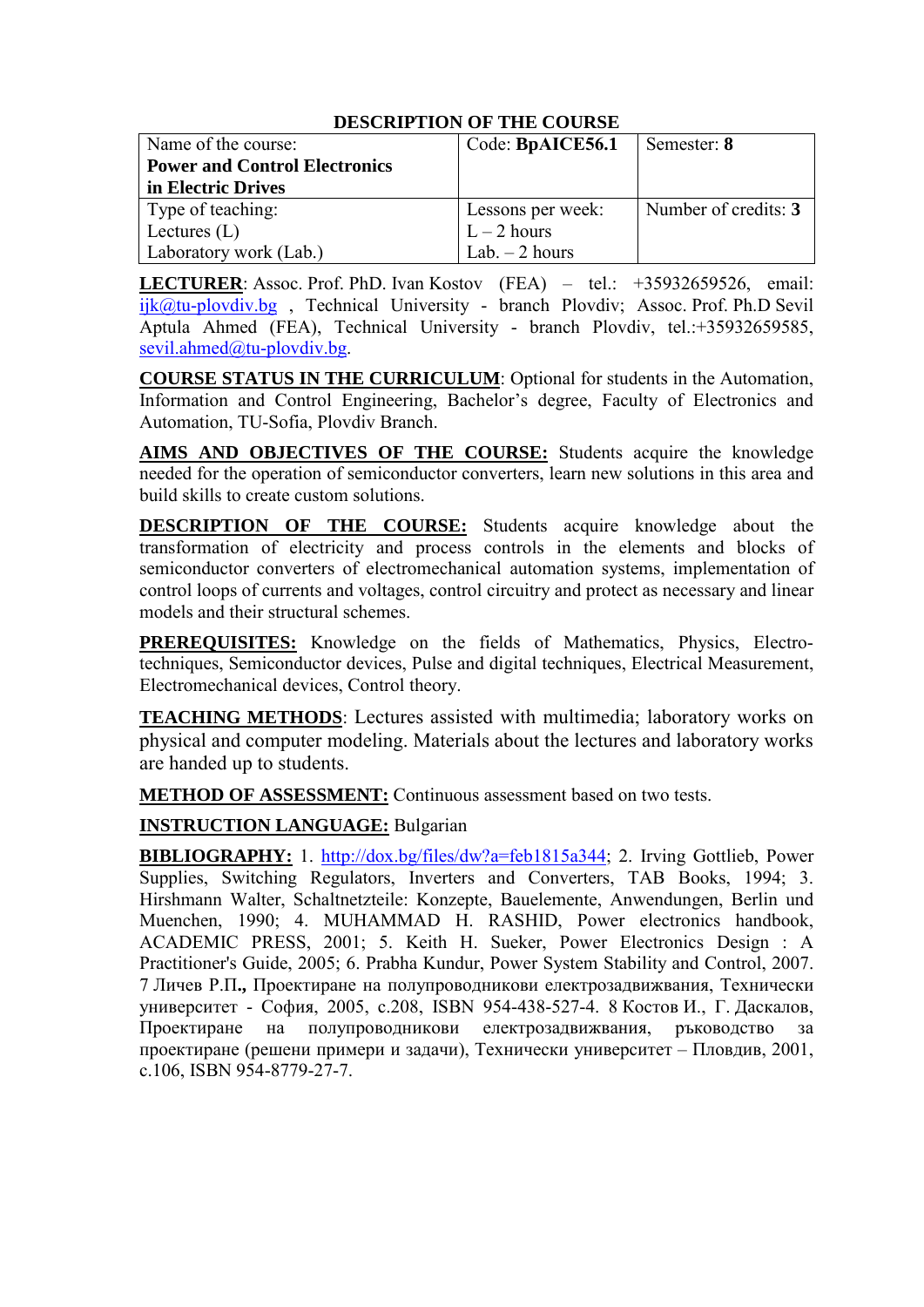| Name of the course:           | Code: BpAICE56.2  | Semester: 8          |
|-------------------------------|-------------------|----------------------|
| <b>Electrical Drives with</b> |                   |                      |
| <b>Synchronous Motors</b>     |                   |                      |
| Type of teaching:             | Lessons per week: | Number of credits: 3 |
| Lectures,                     | $L - 2$ hours;    |                      |
| Laboratory work and           | $LW - 2$ hours.   |                      |
| Course project/coursework     | none              |                      |

**LECTURER**: Assoc. Prof. PhD. Ivan Kostov (FEA) – tel.: +35932659526, email: ijk@tu-plovdiv.bg , Technical University - branch Plovdiv.

**COURSE STATUS IN THE CURRICULUM**: Elective subject for full-time students in the curriculum in the major of Electronics at the Faculty of Electronics and Automation in TU-Sofia, Plovdiv Branch, from the Bachelor's degree of Science plan.

**AIMS AND OBJECTIVES OF THE COURSE:** The ease of controlling electrical drives is an important aspect for meeting the increasing demands by the user with respect to flexibility and precision, caused by technological progress in industry as well as the need for energy conservation. The control of electrical drives provided strong incentives to control engineering in general, leading to the development of new control structures and their introduction to other areas of control systems. The purpose of the acquired knowledge is to prepare engineers for the graduation thesis design and for the practice.

**DESCRIPTION OF THE COURSE:** The course Electrical Drives with Synchronous Motors (EDSM) examines the dynamic properties: BLAC motors, BLDC motors, SRM and hybrid step motors. Mathematical models and dynamic behaviour of a Synchronous motors, "sensorless" and optimal vector control systems. Laboratory work is conducted on physical and mathematical models. They provide for acquiring practical skills and abilities for adjustment of some of the most common control structures in addition to better learning of the lecture material.

**PREREQUISITES:** The course is conducted on the basis of knowledge from the courses: BpAICE42, BpAICE49.1, BpAICE51.1.

**TEACHING METHODS**: Board panels have been prepared for visualization of the lecture material, for conducting the laboratory work a manual and models for the exploration of mathematical description of various EDSM, protocols, preparation and presentation.

**METHOD OF ASSESSMENT:** Written test during 10<sup>th</sup> academic week on the subject matter. Test duration – two hours. Lectures  $(73%)$ , laboratories (27%). **INSTRUCTION LANGUAGE:** Bulgarian.

**BIBLIOGRAPHY: Виноградов, А. Б.**, Векторное управление электроприводами переменного тока. ГОУВПО-ИГЭУ. Иваново, 2008, с. 321. **Gieras J. F., Wing M.**, Permanent magnet motor technology, Marcel Dekker Inc., 2002, p. 590. **Miller, T. J. E.**, Brushless permanent-magnet and reluctance motor drives., Oxford, 1989, p. 207. **Krishnan, R.**, Permanent magnet synchronous and brushless DC motor drives. CRC Press, 2010, p. 564. **Krishnan, R.**, Switched reluctance motor drives: modeling, simulation, analysis, design, and applications. CRC Press, 2001, p. 416.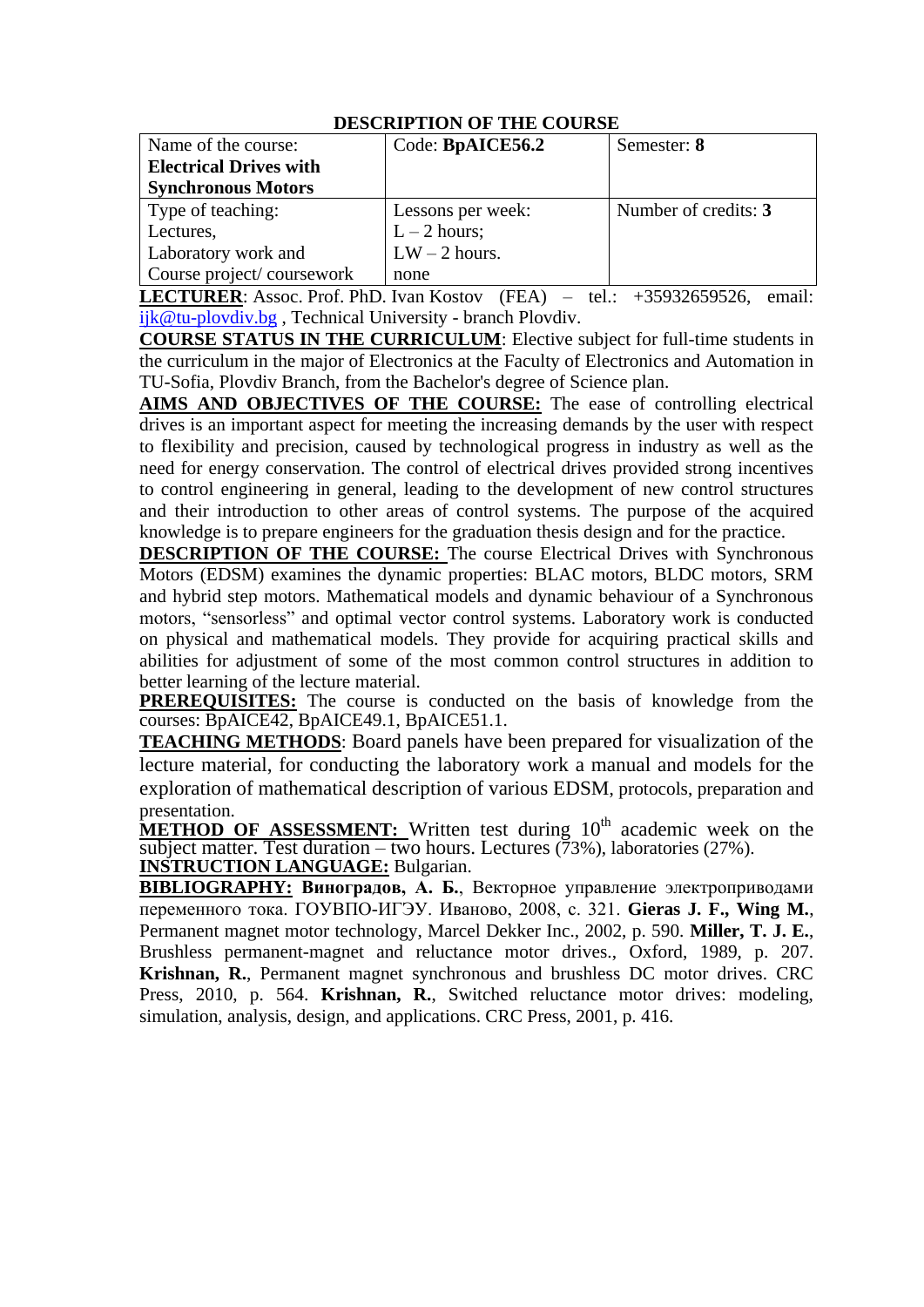# **Description of the course**

| Name of the course:               | Code:BAICE57.1               | Semester:8          |
|-----------------------------------|------------------------------|---------------------|
| <b>Logical Control</b>            |                              |                     |
| Type of teaching: <b>Lectures</b> | Lessons per week: L-2 hours; | Number of credits:3 |
| and Laboratory work               | $LW-2$ hours                 |                     |

# **LECTURER:**

## **Assoc. Prof. Ph. D. Krum Petkov Kutryanski Technical University of Sofia, Branch at Plovdiv /FEA/**

# **COURSE STATUS IN THE CURRICULUM:**

The subject is compulsory for students regular course specialty "Automatics, Information and Control Engineering" for educational- qualification level "bachelor".

# **AIMES AND OBJECTIVES OF THE COURSE**:

The aim of the course is to give students knowledge, which will be useful for dealing with the current control systems, for realization the logical control based on discrete- mechanical contact or electronic scheme technique, or with help of programming logical controller.

# **DESCRIPTION OF THE COURSE:**

The main topics concern: Discrete (relay) control. Axioms and laws of Boole's algebra used in the Logical Control. Logical Functions. Functional fully systems. Logical elements and devices in the control systems. Combination Logical schemes and schemes with memory. Design of Logical control systems.

## **PREREQUISITES:**

Control Theory, Electrical Engineering, Semi-conductors elements. Impulse and digital schemes technique. Technical means for automation.

## **TEACHING METHODS:**

Lectures, laboratory works with reports.

## **METHODS OF ASSESSMENTS:**

Written exam (continuous assessment) based on the studied subjects in the end of the eighth semester.

## **INSTRUCTION LANGUAGE:** Bulgarian

# **BIBLIOGRAPHY:**

1. Petruzella F., Programmable Logic Controllers, Fifth Edition, McGraw-Hill Education, 2017

2. Charles H. Roth, Jr. and Larry L. Kinney, Fundamentals of Logic Design, Seventh Edition, Cengage Learning, 2014

- 3. К. Павлитов, Логическо управление на електромеханични ситеми, София 2007
- 4. Тодоров А., С. Йорданова, С. Джиев, В. Сгурев. Логическо управление на процеси.

С.,Технически Университет, 2001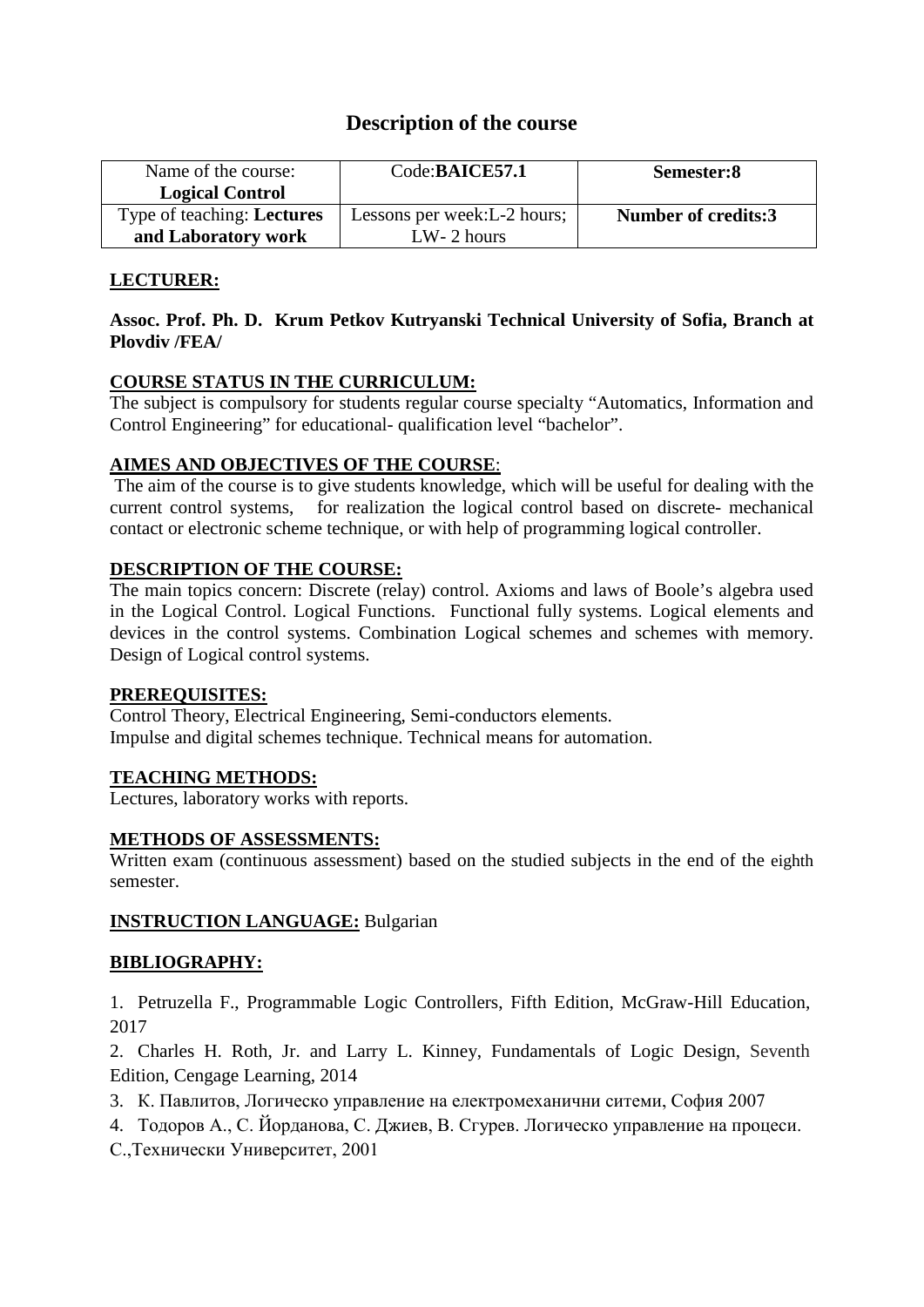# **Description of the course**

| Name of the course:<br><b>Control of discrete-</b> | Code:BpAICE57.2              | Semester:8                 |
|----------------------------------------------------|------------------------------|----------------------------|
| continuous processes                               |                              |                            |
| Type of teaching: <b>Lectures</b>                  | Lessons per week: L-2 hours; | <b>Number of credits:3</b> |
| and Laboratory work                                | $LW-2$ hours                 |                            |

# **LECTURER:**

# **Assoc. Prof. Ph. D. Krum Petkov Kutryanski Technical University of Sofia, Branch at Plovdiv /FEA/**

# **COURSE STATUS IN THE CURRICULUM:**

The subject is compulsory for students regular course specialty "Automatics, Information and Control Engineering" for educational- qualification level "bachelor".

# **AIMES AND OBJECTIVES OF THE COURSE**:

The aim of the course is to provide students with knowledge that will be useful in solving issues related to modern discrete or continuous-flow control systems and working consistently over time with a rigid and flexible control.

# **DESCRIPTION OF THE COURSE:**

Main themes: Discrete and discrete-continuous processes. Automic motion control of working mechanisms connected in a single process. Program control systems. Digital program control systems. Systems for positional numerical control. Open and closed systems for functionalprogram control. Control of objects with a rigid and flexible control beat. Control of objects from a conveyor type.

## **PREREQUISITES:**

Control Theory, Electrical Engineering, Semi-conductor elements. Impulse and digital electronics. Technical devices for automation.

# **TEACHING METHODS:**

Lectures, laboratory works with reports.

## **METHODS OF ASSESSMENTS:**

Written exam in the end of the eighth semester.

## **INSTRUCTION LANGUAGE:** Bulgarian

# **BIBLIOGRAPHY:**

**1.** Petruzella F. , Programmable Logic Controllers, Fifth Edition, Publisher: McGraw-Hill Education, 2017

- 2. Тодоров А., С. Йорданова, С. Джиев, В. Сгурев. Логическо управление на процеси.
- С.,Технически Университет, 2001
- 3. UnityPro, Ръководство за програмиране на Schneider, 2012
- 4. FPWIN Pro, Ръководство за програмиране на Panasonic, 2012